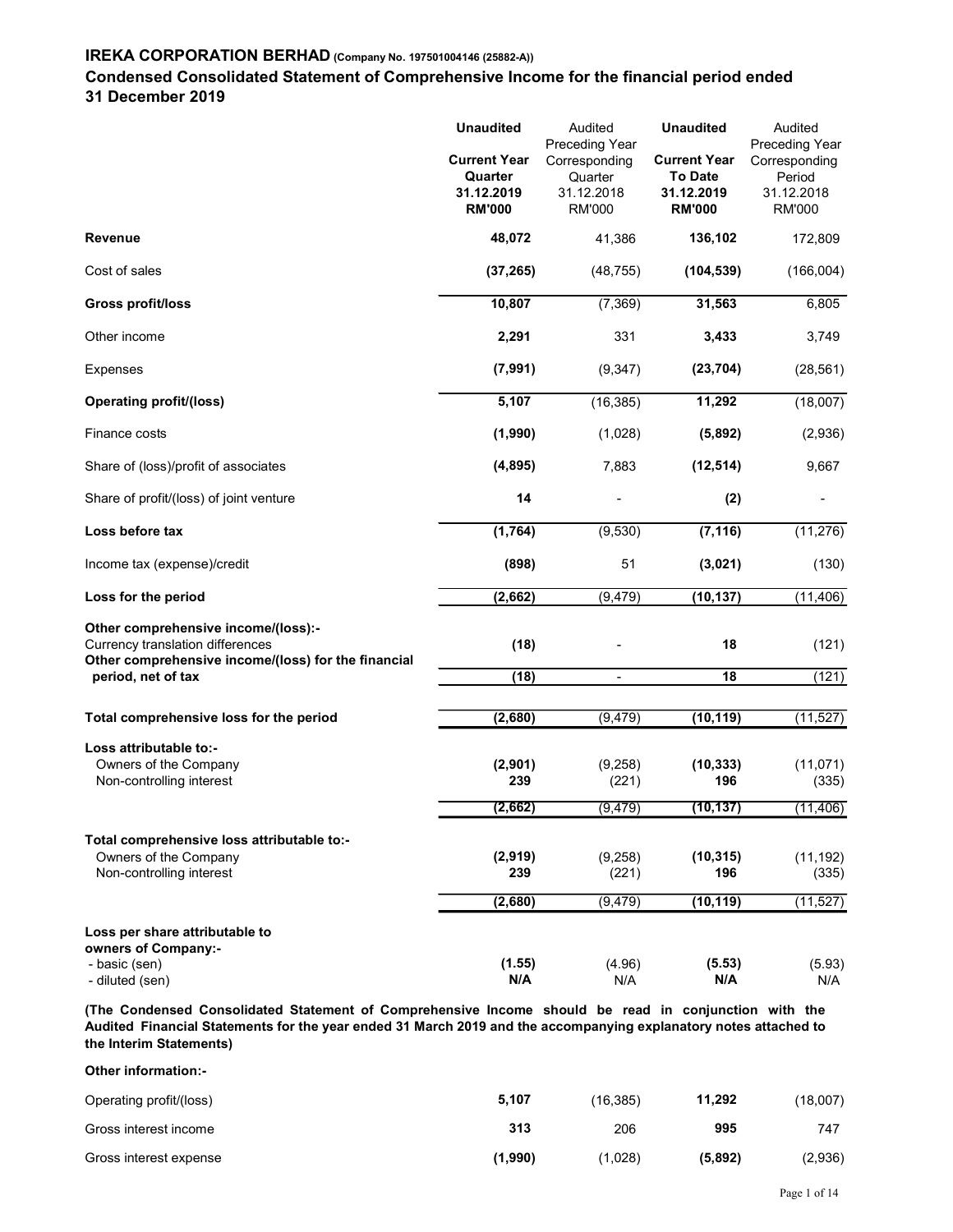## IREKA CORPORATION BERHAD (Company No. 197501004146 (25882-A)) Condensed Consolidated Statement of Financial Position as at 31 December 2019

| As At<br>31.12.2019<br><b>RM'000</b><br>26,873<br>2,094<br>17,420<br>102,054<br>7,648<br>1,460<br>13,870<br>211<br>171,630<br>137,926<br>202,170<br>0<br>6 | As At<br>31.3.2019<br><b>RM'000</b><br>26,515<br>17,420<br>114,646<br>34<br>13,071<br>28<br>$\overline{171,714}$<br>130,306                                                                                                                                                                                            |
|------------------------------------------------------------------------------------------------------------------------------------------------------------|------------------------------------------------------------------------------------------------------------------------------------------------------------------------------------------------------------------------------------------------------------------------------------------------------------------------|
|                                                                                                                                                            |                                                                                                                                                                                                                                                                                                                        |
|                                                                                                                                                            |                                                                                                                                                                                                                                                                                                                        |
|                                                                                                                                                            |                                                                                                                                                                                                                                                                                                                        |
|                                                                                                                                                            |                                                                                                                                                                                                                                                                                                                        |
|                                                                                                                                                            |                                                                                                                                                                                                                                                                                                                        |
|                                                                                                                                                            |                                                                                                                                                                                                                                                                                                                        |
|                                                                                                                                                            |                                                                                                                                                                                                                                                                                                                        |
|                                                                                                                                                            |                                                                                                                                                                                                                                                                                                                        |
|                                                                                                                                                            |                                                                                                                                                                                                                                                                                                                        |
|                                                                                                                                                            |                                                                                                                                                                                                                                                                                                                        |
|                                                                                                                                                            |                                                                                                                                                                                                                                                                                                                        |
|                                                                                                                                                            |                                                                                                                                                                                                                                                                                                                        |
|                                                                                                                                                            |                                                                                                                                                                                                                                                                                                                        |
|                                                                                                                                                            |                                                                                                                                                                                                                                                                                                                        |
|                                                                                                                                                            |                                                                                                                                                                                                                                                                                                                        |
|                                                                                                                                                            | 135,094                                                                                                                                                                                                                                                                                                                |
|                                                                                                                                                            | 14,889                                                                                                                                                                                                                                                                                                                 |
|                                                                                                                                                            |                                                                                                                                                                                                                                                                                                                        |
|                                                                                                                                                            |                                                                                                                                                                                                                                                                                                                        |
| 23,457                                                                                                                                                     | 33,207                                                                                                                                                                                                                                                                                                                 |
| 363,559                                                                                                                                                    | 313,496                                                                                                                                                                                                                                                                                                                |
| 535,189                                                                                                                                                    | 485,210                                                                                                                                                                                                                                                                                                                |
|                                                                                                                                                            |                                                                                                                                                                                                                                                                                                                        |
|                                                                                                                                                            |                                                                                                                                                                                                                                                                                                                        |
|                                                                                                                                                            | 181,288                                                                                                                                                                                                                                                                                                                |
|                                                                                                                                                            | 5,696                                                                                                                                                                                                                                                                                                                  |
|                                                                                                                                                            | (5,696)                                                                                                                                                                                                                                                                                                                |
|                                                                                                                                                            |                                                                                                                                                                                                                                                                                                                        |
|                                                                                                                                                            | (1,952)                                                                                                                                                                                                                                                                                                                |
|                                                                                                                                                            | (61, 703)                                                                                                                                                                                                                                                                                                              |
|                                                                                                                                                            | 117,633                                                                                                                                                                                                                                                                                                                |
| 33,859                                                                                                                                                     | 27,164                                                                                                                                                                                                                                                                                                                 |
| 141,177                                                                                                                                                    | 144,797                                                                                                                                                                                                                                                                                                                |
|                                                                                                                                                            |                                                                                                                                                                                                                                                                                                                        |
|                                                                                                                                                            |                                                                                                                                                                                                                                                                                                                        |
|                                                                                                                                                            | 29,081                                                                                                                                                                                                                                                                                                                 |
|                                                                                                                                                            |                                                                                                                                                                                                                                                                                                                        |
|                                                                                                                                                            | 3,222                                                                                                                                                                                                                                                                                                                  |
|                                                                                                                                                            | 32,303                                                                                                                                                                                                                                                                                                                 |
|                                                                                                                                                            |                                                                                                                                                                                                                                                                                                                        |
|                                                                                                                                                            | 237,955                                                                                                                                                                                                                                                                                                                |
| 1                                                                                                                                                          |                                                                                                                                                                                                                                                                                                                        |
| 3,538                                                                                                                                                      |                                                                                                                                                                                                                                                                                                                        |
|                                                                                                                                                            | 61,425                                                                                                                                                                                                                                                                                                                 |
|                                                                                                                                                            | 8,361                                                                                                                                                                                                                                                                                                                  |
|                                                                                                                                                            |                                                                                                                                                                                                                                                                                                                        |
|                                                                                                                                                            | 369                                                                                                                                                                                                                                                                                                                    |
|                                                                                                                                                            | 308,110                                                                                                                                                                                                                                                                                                                |
| 394,012                                                                                                                                                    | 340,413                                                                                                                                                                                                                                                                                                                |
| 535,189                                                                                                                                                    | 485,210                                                                                                                                                                                                                                                                                                                |
|                                                                                                                                                            | 181,288<br>(1,934)<br>(72, 036)<br>107,318<br>50,842<br>3,222<br>54,064<br>253,449<br>65,919<br>14,159<br>2,882<br>339,948<br>(The Condensed Consolidated Statement of Financial Position should be read in conjunction<br>with the Audited Financial Statements for the year ended 31 March 2019 and the accompanying |

#### Other Information:-

| Net assets per share (RM)<br>--<br>$\sim$<br>U.O3<br><b>V.J.</b> |
|------------------------------------------------------------------|
|------------------------------------------------------------------|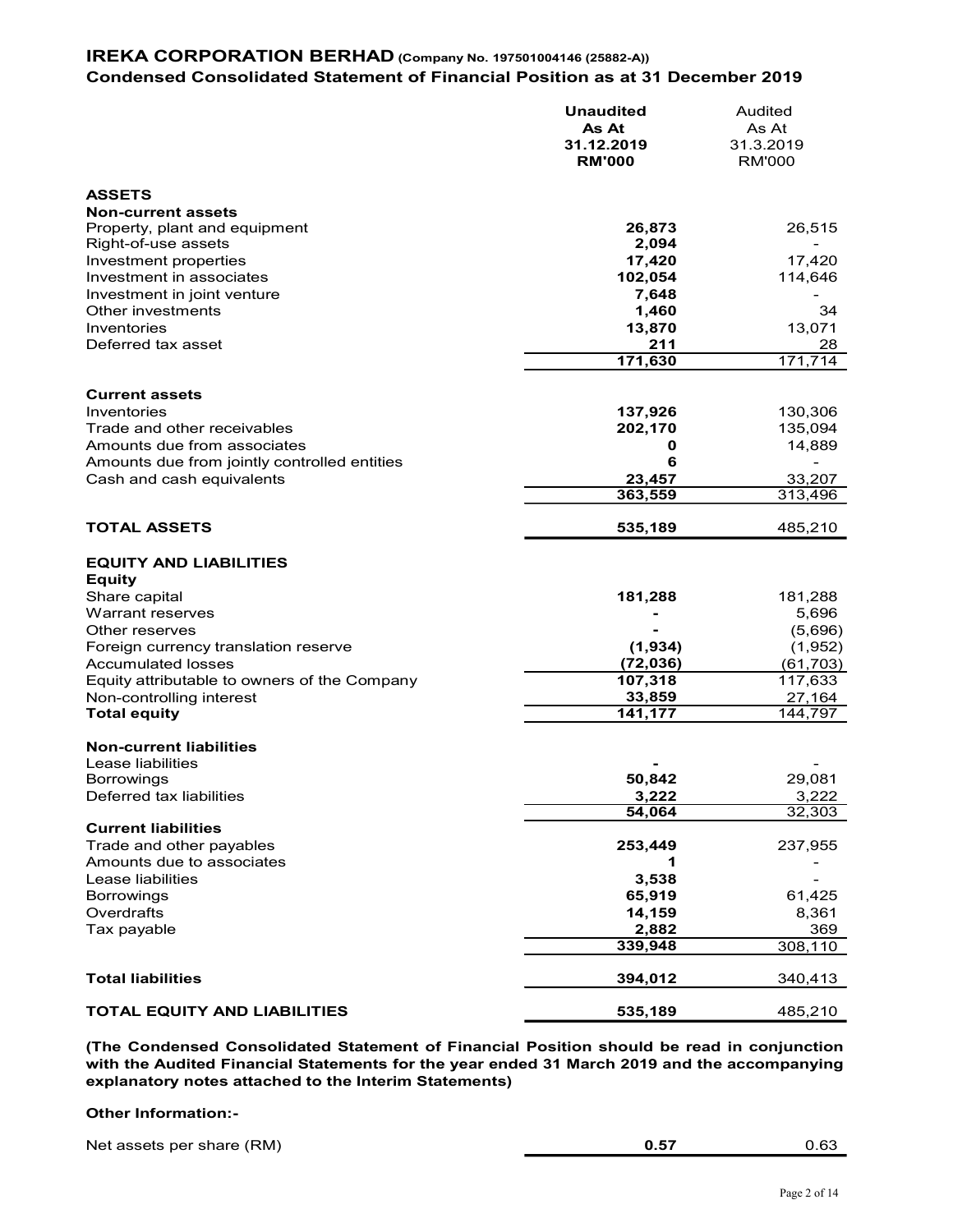# Condensed Consolidated Statement of Changes in Equity for the financial period ended 31 December 2019

| <------------------------------ Non-distributable---------------------------------<-Distributable-><br><b>Total Equity</b><br>Foreign<br><b>Attributable to</b><br><b>Currency</b><br>Warrant<br>Other<br>(Accumulated<br><b>Owners</b><br>(Unaudited)<br>Translation<br><b>Non-Controlling</b><br><b>Share Capital</b><br><b>Reserve</b><br>of the Company<br><b>Total Equity</b><br><b>Reserve</b><br><b>Reserve</b><br>Losses)<br><b>Interest</b><br><b>RM'000</b><br><b>RM'000</b><br><b>RM'000</b><br><b>RM'000</b><br><b>RM'000</b><br><b>RM'000</b><br><b>RM'000</b><br><b>RM'000</b><br>9 months ended 31.12.2019 (Unaudited)<br>181,288<br>27,163<br>144,796<br>5,696<br>(5,696)<br>(1, 952)<br>(61, 703)<br>117,633<br>(5,696)<br>5,696<br>٠<br>$\sim$<br>$\sim$<br>$\blacksquare$<br>$\sim$<br>$\blacksquare$<br>6,500<br>6,500<br>$\sim$<br>$\blacksquare$<br>$\blacksquare$<br>$\blacksquare$<br>$\blacksquare$<br>$\overline{\phantom{a}}$<br>196<br>18<br>(10, 333)<br>(10, 315)<br>(10, 119)<br>$\sim$<br>$\sim$<br>$\blacksquare$<br>141,177<br>181,288<br>(1, 934)<br>(72, 036)<br>107,318<br>33,859<br>$\sim$<br>$\sim$<br><b>Total Equity</b><br>Foreign<br>Attributable to<br>Currency<br>Warrant<br>Other<br>Translation<br>(Accumulated<br>Non-Controlling<br>(Unaudited)<br>Owners<br>Share Capital Share Premium<br><b>Total Equity</b><br>Reserve<br>of the Company<br>Reserve<br>Interest<br>Reserve<br>Losses)<br><b>RM'000</b><br><b>RM'000</b><br><b>RM'000</b><br><b>RM'000</b><br><b>RM'000</b><br><b>RM'000</b><br><b>RM'000</b><br><b>RM'000</b><br><b>RM'000</b><br>1,239<br>157,387<br>157,387<br>180,049<br>5,696<br>(5,696)<br>(1, 147)<br>(22, 754)<br>$\overline{\phantom{a}}$<br>(9,966)<br>(9,966)<br>(9,966)<br>$\blacksquare$<br>$\blacksquare$<br>$\sim$<br>$\blacksquare$<br>$\sim$<br>$\blacksquare$ | IREKA CORPORATION BERHAD (Company No. 197501004146 (25882-A))<br>Condensed Consolidated Statement of Changes in Equity for the financial period ended 31 December 2019 |  |  |  |  |  |  |  |  |  |
|-----------------------------------------------------------------------------------------------------------------------------------------------------------------------------------------------------------------------------------------------------------------------------------------------------------------------------------------------------------------------------------------------------------------------------------------------------------------------------------------------------------------------------------------------------------------------------------------------------------------------------------------------------------------------------------------------------------------------------------------------------------------------------------------------------------------------------------------------------------------------------------------------------------------------------------------------------------------------------------------------------------------------------------------------------------------------------------------------------------------------------------------------------------------------------------------------------------------------------------------------------------------------------------------------------------------------------------------------------------------------------------------------------------------------------------------------------------------------------------------------------------------------------------------------------------------------------------------------------------------------------------------------------------------------------------------------------------------------------------------------------------------------------------------------------------------------------------------------------|------------------------------------------------------------------------------------------------------------------------------------------------------------------------|--|--|--|--|--|--|--|--|--|
|                                                                                                                                                                                                                                                                                                                                                                                                                                                                                                                                                                                                                                                                                                                                                                                                                                                                                                                                                                                                                                                                                                                                                                                                                                                                                                                                                                                                                                                                                                                                                                                                                                                                                                                                                                                                                                                     |                                                                                                                                                                        |  |  |  |  |  |  |  |  |  |
|                                                                                                                                                                                                                                                                                                                                                                                                                                                                                                                                                                                                                                                                                                                                                                                                                                                                                                                                                                                                                                                                                                                                                                                                                                                                                                                                                                                                                                                                                                                                                                                                                                                                                                                                                                                                                                                     |                                                                                                                                                                        |  |  |  |  |  |  |  |  |  |
|                                                                                                                                                                                                                                                                                                                                                                                                                                                                                                                                                                                                                                                                                                                                                                                                                                                                                                                                                                                                                                                                                                                                                                                                                                                                                                                                                                                                                                                                                                                                                                                                                                                                                                                                                                                                                                                     |                                                                                                                                                                        |  |  |  |  |  |  |  |  |  |
|                                                                                                                                                                                                                                                                                                                                                                                                                                                                                                                                                                                                                                                                                                                                                                                                                                                                                                                                                                                                                                                                                                                                                                                                                                                                                                                                                                                                                                                                                                                                                                                                                                                                                                                                                                                                                                                     | Balance as at 1.4.2019                                                                                                                                                 |  |  |  |  |  |  |  |  |  |
|                                                                                                                                                                                                                                                                                                                                                                                                                                                                                                                                                                                                                                                                                                                                                                                                                                                                                                                                                                                                                                                                                                                                                                                                                                                                                                                                                                                                                                                                                                                                                                                                                                                                                                                                                                                                                                                     | Warrant expired and delisted                                                                                                                                           |  |  |  |  |  |  |  |  |  |
|                                                                                                                                                                                                                                                                                                                                                                                                                                                                                                                                                                                                                                                                                                                                                                                                                                                                                                                                                                                                                                                                                                                                                                                                                                                                                                                                                                                                                                                                                                                                                                                                                                                                                                                                                                                                                                                     | Non controlling interest contribution                                                                                                                                  |  |  |  |  |  |  |  |  |  |
|                                                                                                                                                                                                                                                                                                                                                                                                                                                                                                                                                                                                                                                                                                                                                                                                                                                                                                                                                                                                                                                                                                                                                                                                                                                                                                                                                                                                                                                                                                                                                                                                                                                                                                                                                                                                                                                     | Total comprehensive profit/(loss) for the period                                                                                                                       |  |  |  |  |  |  |  |  |  |
|                                                                                                                                                                                                                                                                                                                                                                                                                                                                                                                                                                                                                                                                                                                                                                                                                                                                                                                                                                                                                                                                                                                                                                                                                                                                                                                                                                                                                                                                                                                                                                                                                                                                                                                                                                                                                                                     | Balance as at 31.12.2019                                                                                                                                               |  |  |  |  |  |  |  |  |  |
|                                                                                                                                                                                                                                                                                                                                                                                                                                                                                                                                                                                                                                                                                                                                                                                                                                                                                                                                                                                                                                                                                                                                                                                                                                                                                                                                                                                                                                                                                                                                                                                                                                                                                                                                                                                                                                                     |                                                                                                                                                                        |  |  |  |  |  |  |  |  |  |
|                                                                                                                                                                                                                                                                                                                                                                                                                                                                                                                                                                                                                                                                                                                                                                                                                                                                                                                                                                                                                                                                                                                                                                                                                                                                                                                                                                                                                                                                                                                                                                                                                                                                                                                                                                                                                                                     | 9 months ended 31.12.2018 (Unaudited)                                                                                                                                  |  |  |  |  |  |  |  |  |  |
|                                                                                                                                                                                                                                                                                                                                                                                                                                                                                                                                                                                                                                                                                                                                                                                                                                                                                                                                                                                                                                                                                                                                                                                                                                                                                                                                                                                                                                                                                                                                                                                                                                                                                                                                                                                                                                                     | Balance as at 1.4.2018                                                                                                                                                 |  |  |  |  |  |  |  |  |  |
|                                                                                                                                                                                                                                                                                                                                                                                                                                                                                                                                                                                                                                                                                                                                                                                                                                                                                                                                                                                                                                                                                                                                                                                                                                                                                                                                                                                                                                                                                                                                                                                                                                                                                                                                                                                                                                                     | Effect of adoption of MFRS                                                                                                                                             |  |  |  |  |  |  |  |  |  |

| 9 months ended 31.12.2019 (Unaudited)            | <b>Share Capital</b><br><b>RM'000</b> | Warrant<br>Reserve<br><b>RM'000</b>          | Other<br><b>Reserve</b><br><b>RM'000</b> | Foreign<br>Currency<br><b>Translation</b><br><b>Reserve</b><br><b>RM'000</b> | (Accumulated<br>Losses)<br><b>RM'000</b>                       | <b>Total Equity</b><br><b>Attributable to</b><br><b>Owners</b><br>of the Company<br><b>RM'000</b> | <b>Non-Controlling</b><br><b>Interest</b><br><b>RM'000</b>                   | (Unaudited)<br><b>Total Equity</b><br><b>RM'000</b> |                                                     |
|--------------------------------------------------|---------------------------------------|----------------------------------------------|------------------------------------------|------------------------------------------------------------------------------|----------------------------------------------------------------|---------------------------------------------------------------------------------------------------|------------------------------------------------------------------------------|-----------------------------------------------------|-----------------------------------------------------|
| Balance as at 1.4.2019                           | 181,288                               | 5,696                                        | (5,696)                                  | (1, 952)                                                                     | (61, 703)                                                      | 117,633                                                                                           | 27,163                                                                       | 144,796                                             |                                                     |
| Warrant expired and delisted                     |                                       | (5,696)                                      | 5,696                                    | $\blacksquare$                                                               |                                                                | $\blacksquare$                                                                                    | $\blacksquare$                                                               | $\blacksquare$                                      |                                                     |
| Non controlling interest contribution            |                                       | $\blacksquare$                               |                                          |                                                                              | $\blacksquare$                                                 | $\blacksquare$                                                                                    | 6,500                                                                        | 6,500                                               |                                                     |
| Total comprehensive profit/(loss) for the period | $\overline{\phantom{a}}$              | $\blacksquare$                               | $\sim$                                   | 18                                                                           | (10, 333)                                                      | (10, 315)                                                                                         | 196                                                                          | (10, 119)                                           |                                                     |
| Balance as at 31.12.2019                         | 181,288                               | $\sim$                                       | $\sim$                                   | (1, 934)                                                                     | (72, 036)                                                      | 107,318                                                                                           | 33,859                                                                       | 141,177                                             |                                                     |
|                                                  |                                       |                                              |                                          | ---Attributable to owners of the Company--                                   |                                                                |                                                                                                   |                                                                              |                                                     |                                                     |
| 9 months ended 31.12.2018 (Unaudited)            | <b>RM'000</b>                         | Share Capital Share Premium<br><b>RM'000</b> | Warrant<br>Reserve<br><b>RM'000</b>      | Other<br>Reserve<br><b>RM'000</b>                                            | Foreign<br>Currency<br>Translation<br>Reserve<br><b>RM'000</b> | (Accumulated<br>Losses)<br><b>RM'000</b>                                                          | <b>Total Equity</b><br>Attributable to<br>Owners<br>of the Company<br>RM'000 | Non-Controlling<br>Interest<br><b>RM'000</b>        | (Unaudited)<br><b>Total Equity</b><br><b>RM'000</b> |
| Balance as at 1.4.2018                           | 180,049                               | 1,239                                        | 5,696                                    | (5,696)                                                                      | (1, 147)                                                       | (22, 754)                                                                                         | 157,387                                                                      | $\blacksquare$                                      | 157,387                                             |
| Effect of adoption of MFRS                       | $\sim$                                | $\blacksquare$                               | $\sim$                                   | $\sim$                                                                       | $\blacksquare$                                                 | (9,966)                                                                                           | (9,966)                                                                      | $\sim$                                              | (9,966)                                             |
| As restated                                      | 180,049                               | 1,239                                        | 5,696                                    | (5,696)                                                                      | (1, 147)                                                       | (32, 720)                                                                                         | 147,421                                                                      | $\sim$                                              | 147,421                                             |
| Dilution of equity interest                      | $\overline{\phantom{a}}$              | $\overline{\phantom{a}}$                     |                                          | $\sim$                                                                       | $\sim$                                                         | $\sim$                                                                                            | $\sim$                                                                       | 25,000                                              | 25,000                                              |
| Partial disposal of a subsidiary                 |                                       |                                              |                                          |                                                                              | $\blacksquare$                                                 | 3,242                                                                                             | 3,242                                                                        | 2,758                                               | 6,000                                               |
| Total comprehensive income for the<br>period     |                                       |                                              |                                          |                                                                              | (121)                                                          | (11,071)                                                                                          | (11, 192)                                                                    | (335)                                               | (11,527)                                            |
| <b>Dividends</b>                                 |                                       | $\blacksquare$                               |                                          |                                                                              | $\blacksquare$                                                 | (3,735)                                                                                           | (3,735)                                                                      | $\sim$                                              | (3,735)                                             |
|                                                  | 180,049                               | 1,239                                        | 5,696                                    | (5,696)                                                                      | (1,268)                                                        | (44, 284)                                                                                         | 135,736                                                                      | 27,423                                              | 163,159                                             |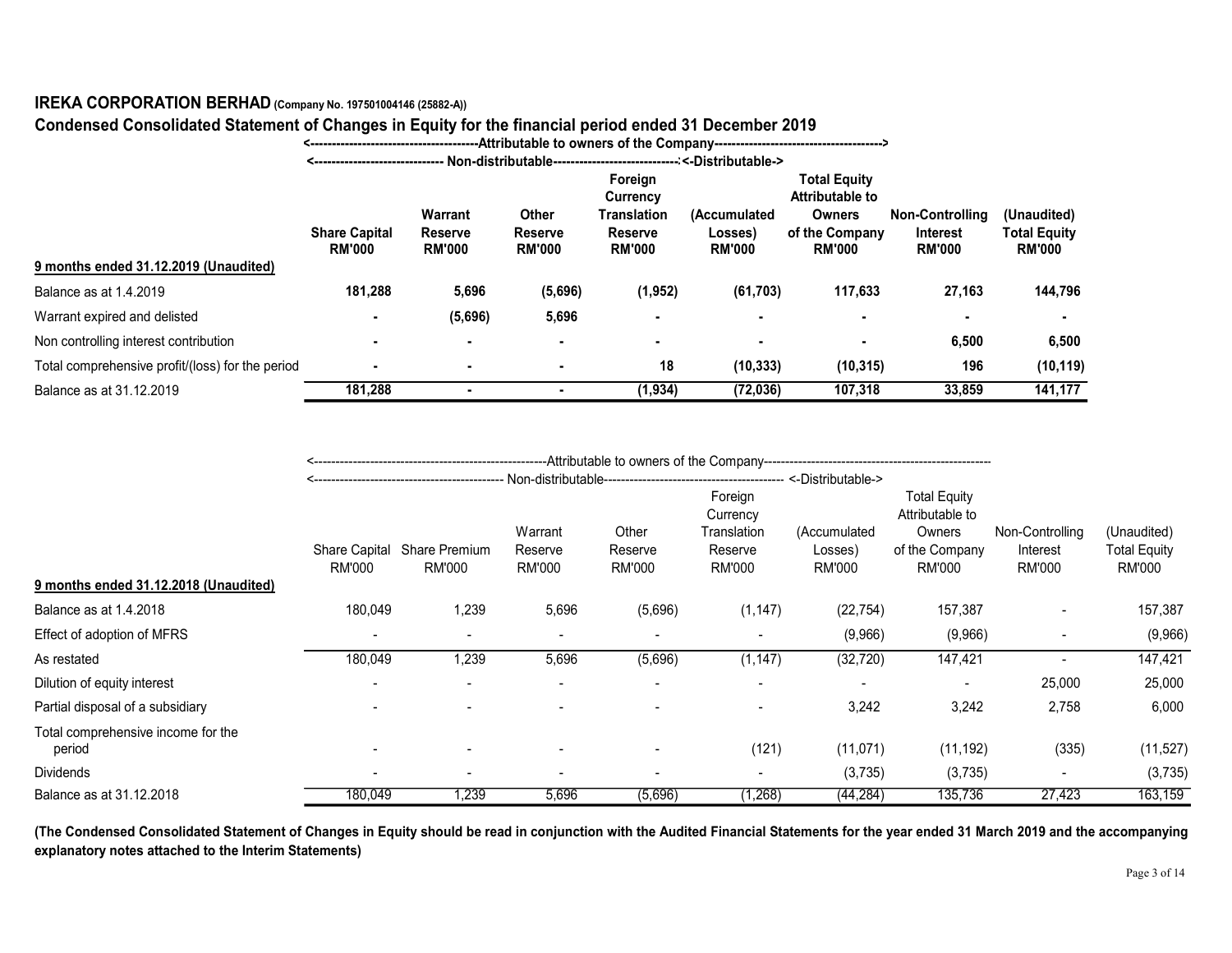## Condensed Consolidated Statement of Cash Flows for the financial period ended

31 December 2019

|                                                                                                               | <b>Unaudited</b><br><b>Current Year</b><br><b>To Date</b><br>31.12.2019 | Audited<br>Preceding Year<br>Corresponding<br>Period<br>31.12.2018 |
|---------------------------------------------------------------------------------------------------------------|-------------------------------------------------------------------------|--------------------------------------------------------------------|
|                                                                                                               | <b>RM'000</b>                                                           | <b>RM'000</b>                                                      |
| Cash flows from operating activities<br>Loss before tax                                                       | (7, 116)                                                                | (11, 276)                                                          |
| Adjustments for:                                                                                              |                                                                         |                                                                    |
| Depreciation of property, plant and equipment                                                                 | 2,404                                                                   | 2,409                                                              |
| Property, plant and equipment written off                                                                     | 57                                                                      | 48                                                                 |
| Loss/(Gain) on disposal of property, plant and equipment<br>Gain on fair value changes of investment property | 27                                                                      | (536)<br>(1,784)                                                   |
| Share of loss/(profit) of associates                                                                          | 12,514                                                                  | (9,667)                                                            |
| Share of loss of joint venture                                                                                |                                                                         |                                                                    |
| Interest expense                                                                                              | 5,892                                                                   | 2,936                                                              |
| Interest income                                                                                               | (995)                                                                   | (747)                                                              |
| Operating profit/(loss) before changes in working capital                                                     | 12,785                                                                  | (18, 617)                                                          |
| Working capital changes:                                                                                      |                                                                         |                                                                    |
| Property development costs<br>Inventories                                                                     | (7, 946)<br>326                                                         | (18, 752)<br>3,975                                                 |
| Receivables                                                                                                   | (34, 777)                                                               | (4,822)                                                            |
| Contract assets/contract liabilities                                                                          | (22, 204)                                                               | (2,651)                                                            |
| Amount due from associates                                                                                    | 14,891                                                                  | 5                                                                  |
| Amount due from jointly controlled entities                                                                   | (6)                                                                     |                                                                    |
| Payables                                                                                                      | 5,492                                                                   | 1,353                                                              |
| Cash used in operations<br>Income tax paid                                                                    | (31, 439)<br>(691)                                                      | (39, 509)<br>(131)                                                 |
| Net cash used in operating activities                                                                         | (32, 130)                                                               | (39, 640)                                                          |
| Cash flows from investing activities                                                                          |                                                                         |                                                                    |
| Purchase of property, plant and equipment                                                                     | (2,945)                                                                 | (648)                                                              |
| Proceeds from disposal of property, plant and equipment                                                       | 99                                                                      | 1,705                                                              |
| Land held for property development                                                                            | (799)                                                                   | 14,485                                                             |
| Investment in joint venture                                                                                   | (7,650)                                                                 |                                                                    |
| Interest received                                                                                             | 995                                                                     | 747                                                                |
| Net cash (used in)/generated from investing activities                                                        | (10, 300)                                                               | 16,289                                                             |
| Cash flows from financing activities                                                                          |                                                                         |                                                                    |
| Proceeds from disposal of subsidiary                                                                          |                                                                         | 6,000                                                              |
| Proceeds from issuance of new shares to non-controlling interest                                              | 6,500                                                                   | 25,000                                                             |
| Hire purchase principal repayments<br>Drawdown of bank borrowings                                             | (515)<br>87,620                                                         | (2, 435)<br>68,978                                                 |
| Repayment of bank borrowings                                                                                  | (60, 850)                                                               | (57, 323)                                                          |
| Dividend paid                                                                                                 |                                                                         | (3,735)                                                            |
| Interest paid                                                                                                 | (5,892)                                                                 | (2,936)                                                            |
| Net cash generated from financing activities                                                                  | 26,863                                                                  | 33,549                                                             |
| Net (decrease)/increase in cash and cash equivalents                                                          | (15, 567)                                                               | 10,198                                                             |
| Effect of changes in exchange rates                                                                           | 18                                                                      | (129)                                                              |
| Cash and cash equivalents as at beginning of financial period                                                 | 24,847                                                                  | 13,700                                                             |
| Cash and cash equivalents as at end of financial period                                                       | 9,298                                                                   | 23,769                                                             |
| Cash and cash equivalents as at end of financial period comprise the followings:-                             |                                                                         |                                                                    |
| <b>Cash and bank balances</b>                                                                                 | 23,457                                                                  | 31,578                                                             |
| <b>Overdrafts</b>                                                                                             | (14, 159)                                                               | (7,809)                                                            |
|                                                                                                               |                                                                         |                                                                    |
|                                                                                                               | 9,298                                                                   | 23,769                                                             |

(The Condensed Consolidated Statement of Cash Flows should be read in conjunction with the Audited Financial Statements for the year ended 31 March 2019 and the accompanying explanatory notes attached to the Interim Statements)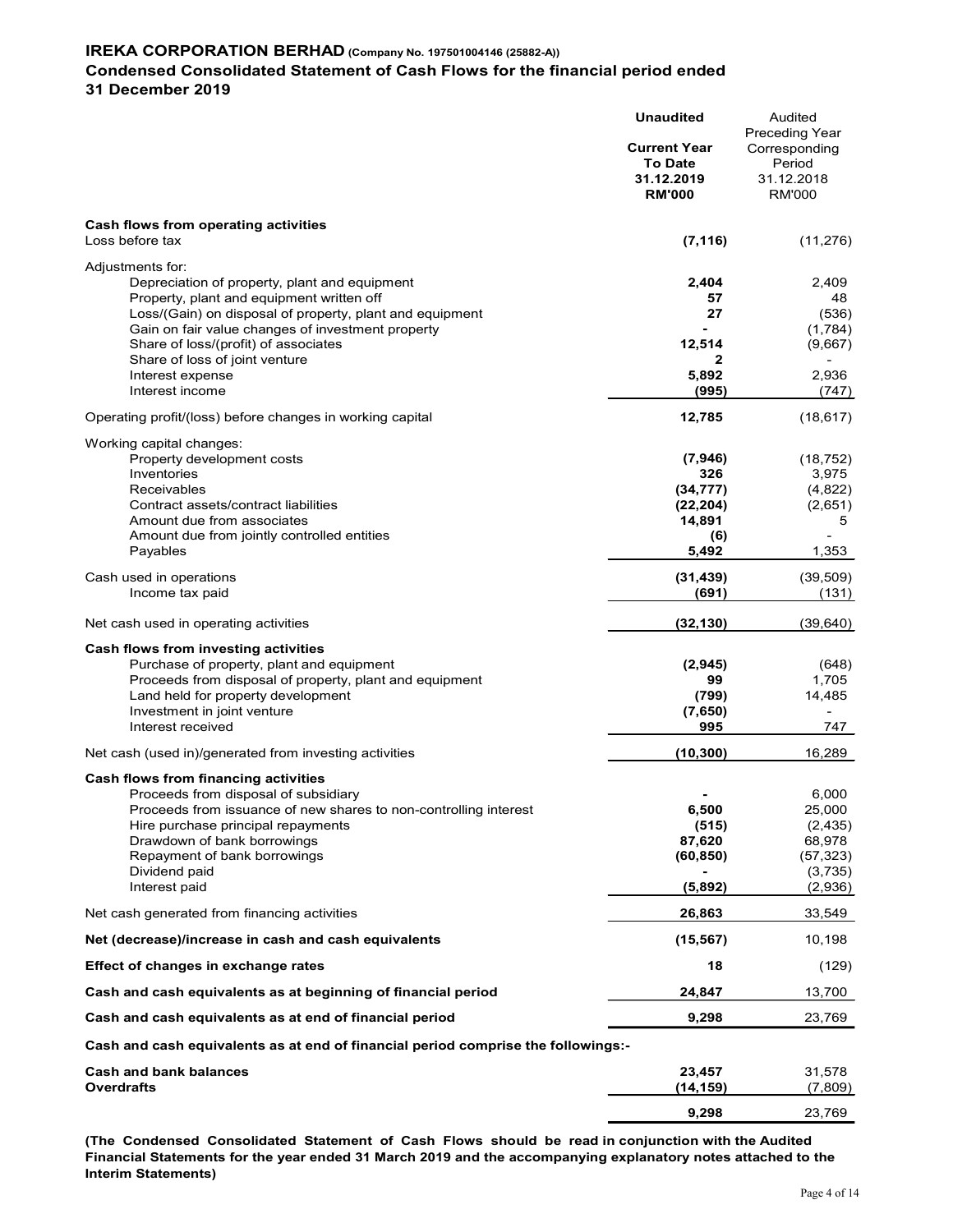## IREKA CORPORATION BERHAD (Company No. 197501004146 (25882-A)) NOTES TO THE QUARTERLY RESULTS

## A1 Basis of Preparation

The unaudited interim financial report has been prepared in accordance with MFRS 134: Interim Financial Reporting and Chapter 9 Appendix 9B of the Listing Requirements of the Bursa Malaysia Securities Berhad.

The unaudited interim financial report should be read in conjunction with the audited financial statements for the year ended 31 March 2019. The explanatory notes attached to the unaudited interim financial report provide explanation of events and transactions that are significant to an understanding of the changes in the financial position and performance of the Group since the financial year ended 31 March 2019.

Except for MFRS 16 "Leases", the adoption of the following applicable amendments and improvements to MFRS that came into effect 1 January 2019 did not have any significant impact on the Group upon the initial application.

| Description          |                                                                            |
|----------------------|----------------------------------------------------------------------------|
| Amendments to MFRS 9 | Prepayment Features with Negative Compensation                             |
|                      | Amendments to MFRS 119 Plan Amendment, Curtailment or Settlement           |
|                      | Amendments to MFRS 128 Long-term Interest in Associates and Joint Ventures |
| MFRS 16              | Leases                                                                     |
| IC Interpretation 23 | Uncertainty over Income Tax Treatments                                     |

## MFRS 16 "Leases" ("MFRS 16")

Effective 1 January 2019, the Group adopted MFRS 16 which replaced the guidance in MFRS 117 "Leases" ("MFRS 17") on the recognition, measurement, presentation and disclosure of leases. The adoption of MFRS 16 from 1 January 2019 resulted in changes in accounting policies and adjustments to the amounts recognised in the financial report. The Group applied the simplified transition approach and in accordance with the transitional provision in MFRS 16, comparative figures for the period prior to first adoption have not been restated.

All right-of-use ("ROU") assets were measured at the present values as if the standard had been applied since the commencement date while all lease liabilities will be measured at the present value of the remaining lease payments. The ROU assets is depreciated in accordance with the principle in MFRS 116 "Property, Plant and Equipment" and the lease liability is accreted over time with interest expense recognised in the statement of comprehensive income.

In applying MFRS 16 for the first time, the Group had used the following practical expedients permitted by the standard:

- The use of a single discount rate to a portfolio of leases with reasonably similar characteristic;
- The accounting for operating leases with a remaining lease term of less than 12 months as at 1 January 2019 as short-term leases;
- The exclusion of initial direct costs for the measurement of the right-of-use asset at the date of initial application; and
- The use of hindsight in determining the lease term where the contract contains options to extend or terminate the lease.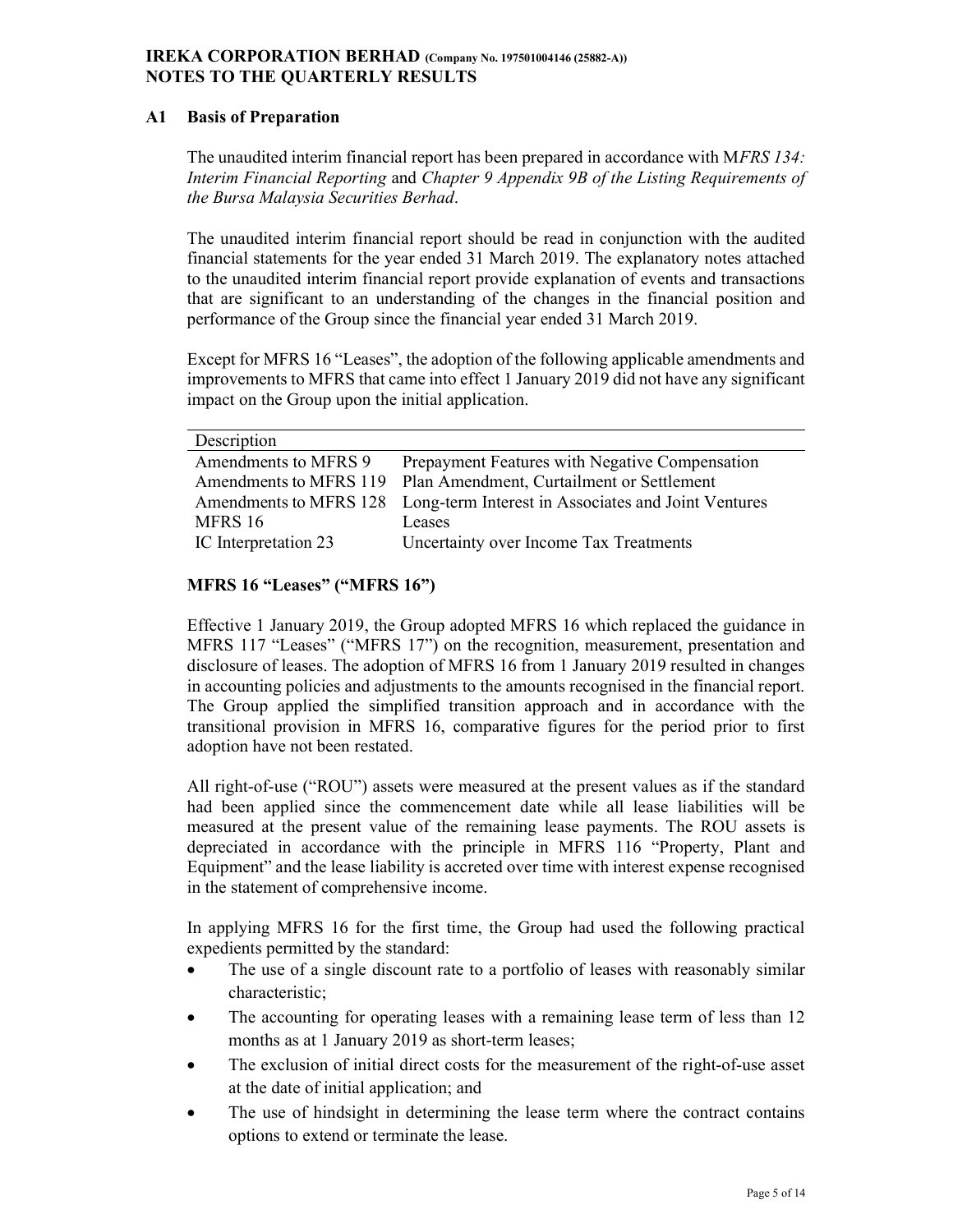## A1 Basis of Preparation (continued)

The Group will be adopting the following MFRSs when they become effective in the respective financial periods.

| Description                                           |                                         | Effective for annual<br>period beginning on<br>or after |
|-------------------------------------------------------|-----------------------------------------|---------------------------------------------------------|
| Amendments to MFRS 3                                  | Definition of a business 1 January 2020 |                                                         |
| Amendments to MFRS 101 and 108 Definition of material |                                         | 1 January 2020                                          |

The adoption of the above MFRSs are not expected to have a material impact in financial statements of the Group.

### A2 Changes in Accounting Policies

The significant accounting policies adopted are consistent with those of the audited financial statements for the financial year ended 31 March 2019.

## A3 Audit Report

The auditors' report on the financial statements for the financial year ended 31 March 2019 was not subject to any qualification.

### A4 Seasonality or Cyclicality of Operations

The Group's business operations are not materially affected by seasonal or cyclical factors for the current quarter under review.

### A5 Unusual Significant Items

There were no items affecting the assets, liabilities, equity, net income or cash flow of the Group during the financial period-to-date that are unusual because of their nature, size or incidence.

## A6 Material Changes in Estimates

There were no significant changes in estimates that have had a material effect in the financial period-to-date results.

### A7 Changes in Debt and Equity Securities

There were no issuances, repurchases and repayments of debt and equity securities during the current quarter and financial period ended 31 December 2019.

### A8 Dividend Paid

No dividend was paid during the financial quarter ended 31 December 2019.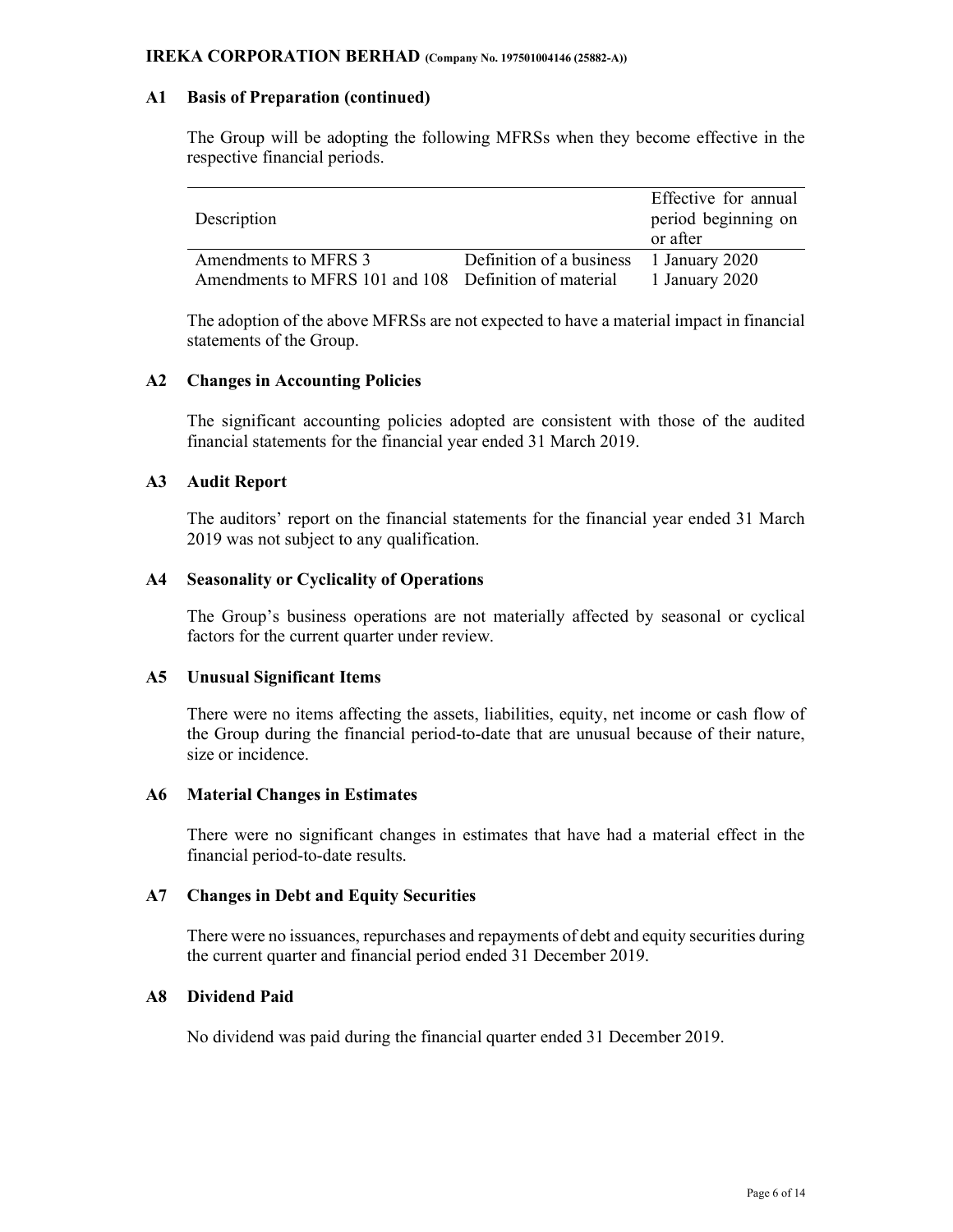## A9 Segmental Information

|                                    | Group revenue and results including<br><b>Share of Associates</b> |                                                    |                                                   |                             |  |  |  |
|------------------------------------|-------------------------------------------------------------------|----------------------------------------------------|---------------------------------------------------|-----------------------------|--|--|--|
|                                    |                                                                   | <b>Individual Quarter</b><br><b>3 Months Ended</b> | <b>Cumulative Period</b><br><b>9 Months Ended</b> |                             |  |  |  |
|                                    | 31.12.2019<br>RM <sup>2</sup> 000                                 | 31.12.2018<br><b>RM'000</b>                        | 31.12.2019<br><b>RM'000</b>                       | 31.12.2018<br><b>RM'000</b> |  |  |  |
| <b>Segment Revenue</b>             |                                                                   |                                                    |                                                   |                             |  |  |  |
| Revenue                            |                                                                   |                                                    |                                                   |                             |  |  |  |
| Construction                       | 32,374                                                            | 28,716                                             | 69,123                                            | 150,407                     |  |  |  |
| Property development               | 22,686                                                            | 16,475                                             | 85,014                                            | 30,947                      |  |  |  |
| Property investment                | 127                                                               | 190                                                | 381                                               | 644                         |  |  |  |
| Trading and services               | 3,583                                                             | 3,417                                              | 8,649                                             | 12,754                      |  |  |  |
| Investment holding and other       | 3,102                                                             | 3,101                                              | 9,305                                             | 10,386                      |  |  |  |
| Total                              | 61,872                                                            | 51,899                                             | 172,472                                           | 205,138                     |  |  |  |
| Elimination of inter-segment sales | (13, 800)                                                         | (10, 513)                                          | (36,370)                                          | (32, 329)                   |  |  |  |
| Total                              | 48,072                                                            | 41,386                                             | 136,102                                           | 172,809                     |  |  |  |

|                                    |                             | <b>Individual Quarter</b><br><b>3 Months Ended</b> | <b>Cumulative Period</b><br><b>9 Months Ended</b> |                             |  |
|------------------------------------|-----------------------------|----------------------------------------------------|---------------------------------------------------|-----------------------------|--|
|                                    | 31.12.2019<br><b>RM'000</b> | 31.12.2018<br><b>RM'000</b>                        | 31.12.2019<br><b>RM'000</b>                       | 31.12.2018<br><b>RM'000</b> |  |
| <b>Segment Results</b>             |                             |                                                    |                                                   |                             |  |
| Profit/(Loss) before tax           |                             |                                                    |                                                   |                             |  |
| Construction                       | (1,109)                     | (15, 165)                                          | 1,273                                             | (9,869)                     |  |
| Property development               | 7,689                       | 1,860                                              | 17,611                                            | 1,367                       |  |
| Property investment                | (14)                        | 9                                                  | (147)                                             | 677                         |  |
| Trading and services               | (1,890)                     | (2,731)                                            | (7,399)                                           | (6, 435)                    |  |
| Investment holding and other       | (5,705)                     | 6,987                                              | (15,061)                                          | 11,699                      |  |
| Total                              | (1,029)                     | (9,040)                                            | (3,723)                                           | (2,561)                     |  |
| Elimination of inter-segment items | (735)                       | (490)                                              | (3,393)                                           | (8, 715)                    |  |
| Total                              | (1,764)                     | (9, 530)                                           | (7,116)                                           | (11,276)                    |  |

## A10 Carrying Amount of Revalued Property, Plant and Equipment

The Group does not state any assets based on valuation of its property, plant and equipment.

### A11 Material Subsequent Events

There were no material events subsequent to the end of the current quarter.

## A12 Changes in the Composition of the Group

There were no changes in the composition of the Group during the current quarter under review.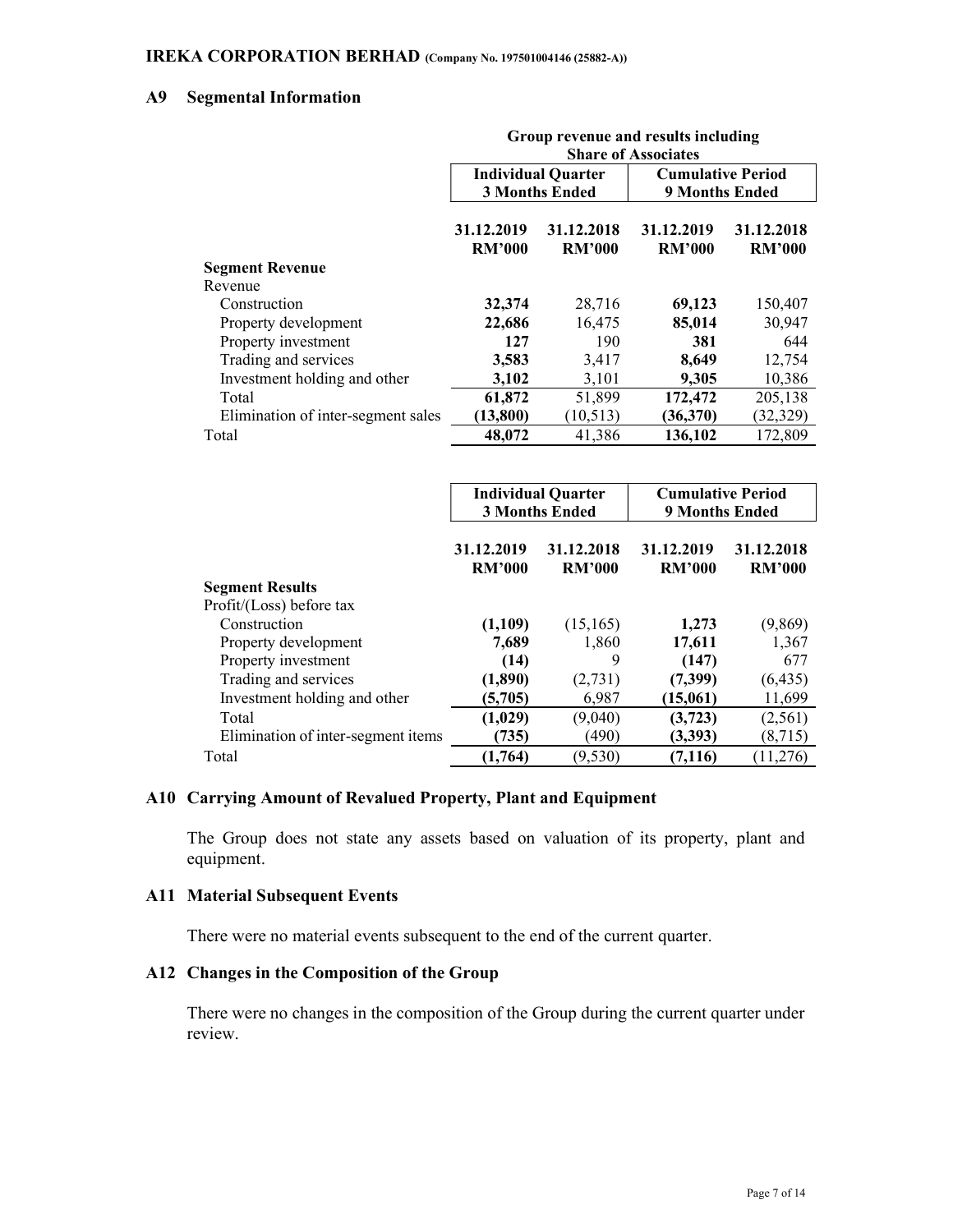## A13 Contingent Assets and Liabilities

(a) Contingent Assets

There were no contingent assets as at the end of the current quarter or at the preceding annual statement of financial position date.

(b) Contingent Liabilities

|                                                | <b>Financial</b>     | <b>Financial</b>  |
|------------------------------------------------|----------------------|-------------------|
|                                                | <b>Quarter Ended</b> | <b>Year Ended</b> |
|                                                | 31.12.2019           | 31.3.2019         |
|                                                | RM                   | RM                |
| (i) Corporate guarantees for credit facilities |                      |                   |
| granted to the Group                           | 20, 161, 619         | 45,288,018        |

## A14 Capital Commitments

There were no capital commitments as at the end of the current quarter.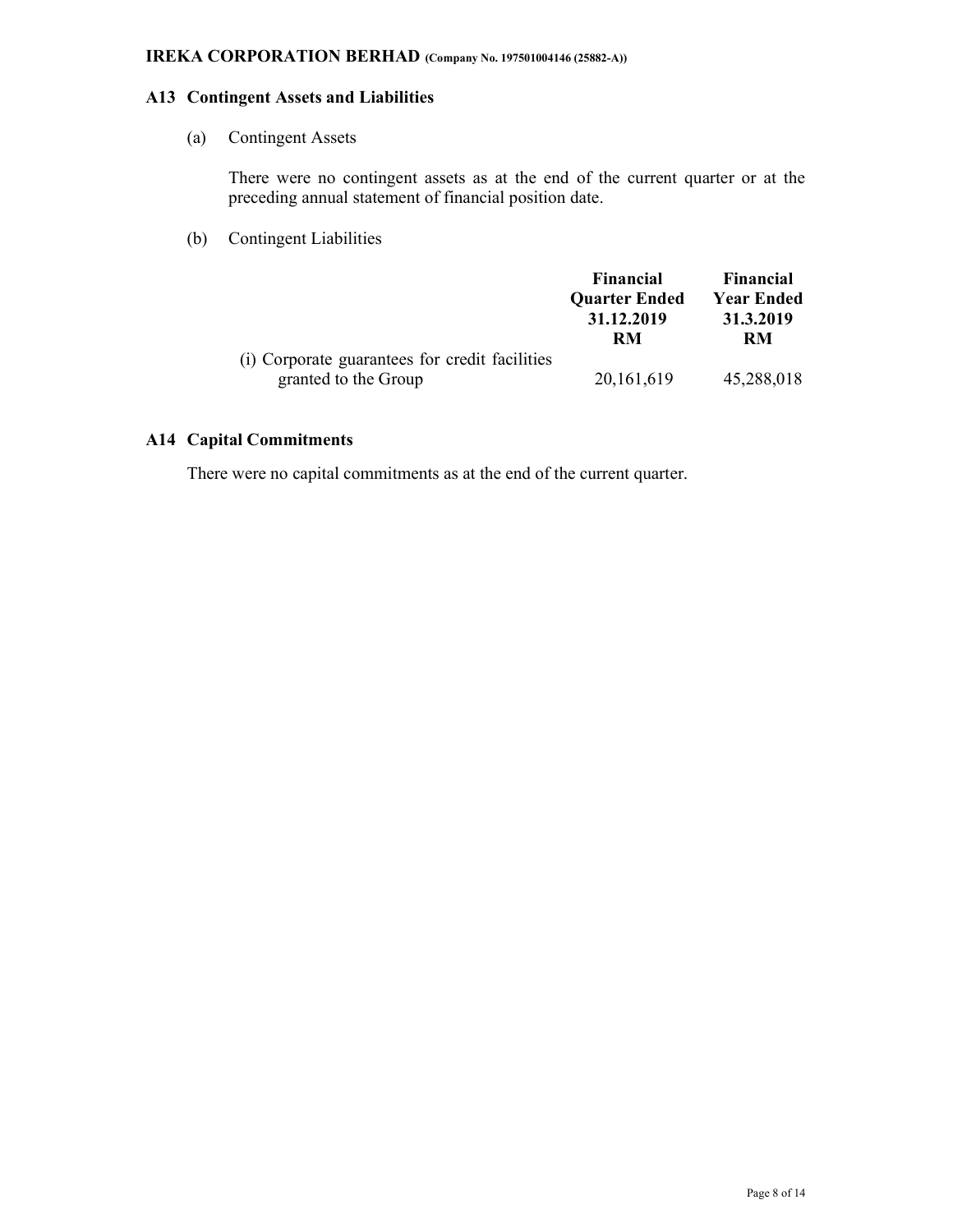## IREKA CORPORATION BERHAD (Company No. 197501004146 (25882-A)) BURSA SECURITIES LISTING REQUIREMENTS (PART A OF APPENDIX 9B)

## B1 Review of Performance

(a) Performance of Current Period against the Preceding Year Corresponding Period

The Group has adopted MFRS 15 "Revenue from Contracts with Customers" with a date of initial application of 1 April 2018 and its adoption has an impact on the timing of recognition of revenue and profit for the Group's construction segment, property development segment and other segment.

For the financial period ended 31 December 2019, the Group recorded revenue of RM136.102 million (after elimination of inter-segment sales of RM36.370 million) as compared to RM172.809 million (after elimination of inter-segment sales of RM32.329 million) for the preceding year corresponding period, representing a decrease of approximately 21%.

The revenue achieved by the construction segment is lower at RM69.123 million in the current period, compared to RM150.407 million in the preceding year corresponding period. Revenue for the current period was low as there are fewer projects on hand and most projects are still at their early stage of construction. The revenue for the preceding year corresponding period was attributable to two major projects which were in full swing during the period. Inter-segment sale for current period has increased to RM22.537 million, from RM15.770 million in preceding year corresponding period.

The property development segment recorded a higher revenue of RM85.014 million in the current period compared to RM30.947 million in the preceding year corresponding period. The revenue was attributable to the industrial park development at ASTA Enterprise Park Kajang located at Bukit Angkat Kajang, The KaMi Residences, Mont Kiara development and DWI @ Rimbun Kasia, Nilai.

The trading and services segment comprised mainly IT solutions, property development management and services divisions. Revenue for the current period decreased to RM8.649 million, from RM12.754 million in the preceding year corresponding period, mainly due to lower contribution from iTech ELV Solutions Sdn Bhd and Ireka Development Management Sdn Bhd ("IDM"). IDM has officially exited as the manager of Aseana Properties Limited ("ASPL") on 30 June 2019 and no longer earn any management fee beyond this date.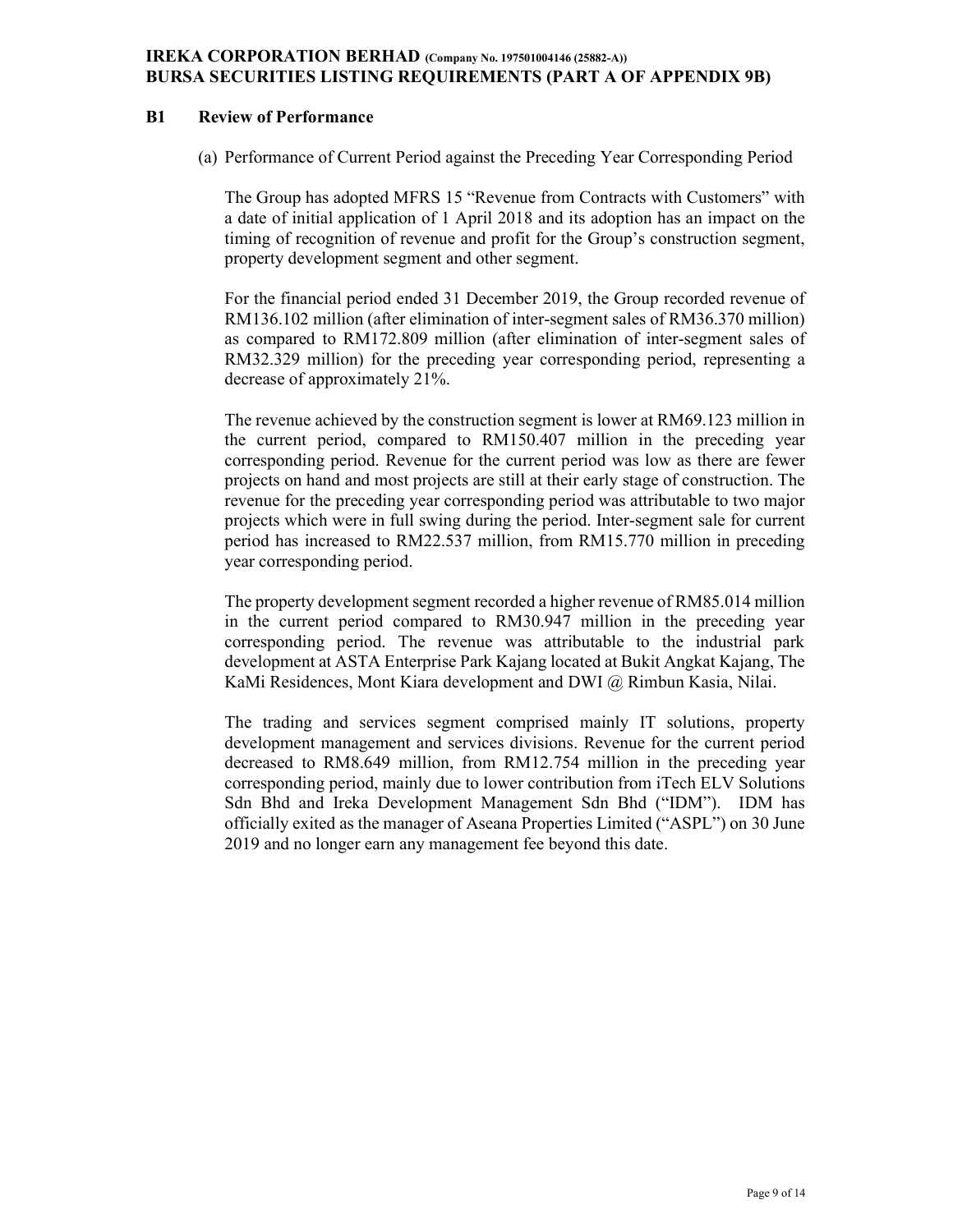### B1 Review of Performance (continued)

(a) Performance of Current Period against the Preceding Year Corresponding Period (continued)

For the financial period ended 31 December 2019, the Group recorded pre-tax profit of RM5.400 million (after elimination of inter-segment items of RM3.393 million) before share of losses of associates and joint venture, compared to the preceding year corresponding period of pre-tax loss of RM20.943 million (after elimination of inter-segment items of RM8.715 million). Pre-tax loss after share of losses of associates and joint venture is RM7.116 million, compared to RM11.276 million in the preceding year corresponding period. The share of loss from associates of RM12.514 million, made up mainly of a share of loss of ASPL (a 23.07% associate of Ireka) of RM7.136 million (31 December 2018: Loss of RM0.857 million); and a share of loss of The RuMa Hotel KL Sdn Bhd ("The RuMa") (a 30% associate of Ireka) of RM4.033 million (31 December 2018: Loss of RM3.103 million). ASPL's loss is mainly due to operating losses and finance costs of its four operating assets, being The RuMa Hotel, Four Points by Sheraton Sandakan Hotel, Harbour Mall Sandakan and City International Hospital HCMC.

The construction segment recorded a profit of RM1.273 million (31 December 2018: Loss of RM9.869 million) before elimination of inter-segment items of RM2.181 million (31 December 2018: RM4.729 million). This was mainly attributable to significant reduction in construction revenue as mentioned earlier, while fixed overhead costs were not reduced proportionately. Profit elimination arising from internal works is lower at RM2.181 million, compared to RM4.729 million in preceding year corresponding period.

The property development segment recorded a profit of RM17.611 million (31 December 2018: Profit of RM1.367 million), before elimination of inter-segment items of RM1.472 million (31 December 2018: RM0.609 million). The increase is mainly due to contribution from ASTA and The KaMi Residences. MFRS 15 has resulted in a slower recognition of profit and charge out of finance cost instead of capitalisation. Marketing expenses for property developments recorded for the period are high at RM3.218 million due to new launches, which were charged out as incurred.

The trading and services segment recorded a loss of RM7.399 million (31 December 2018: Loss of RM6.435 million), before elimination of inter-segment items of RM2.684 million (31 December 2018: RM0.901 million). The loss is mainly due to termination of the IDM management agreement and hence no more management fee income as stated above.

(b) Performance of Current Quarter against the Preceding Year Corresponding Quarter

The Group achieved higher revenue of RM48.072 million in the current quarter as compared to RM41.386 million in the preceding year corresponding quarter, representing a increment of approximately 16%. This was substantially due to higher contribution from property development segment as mentioned above.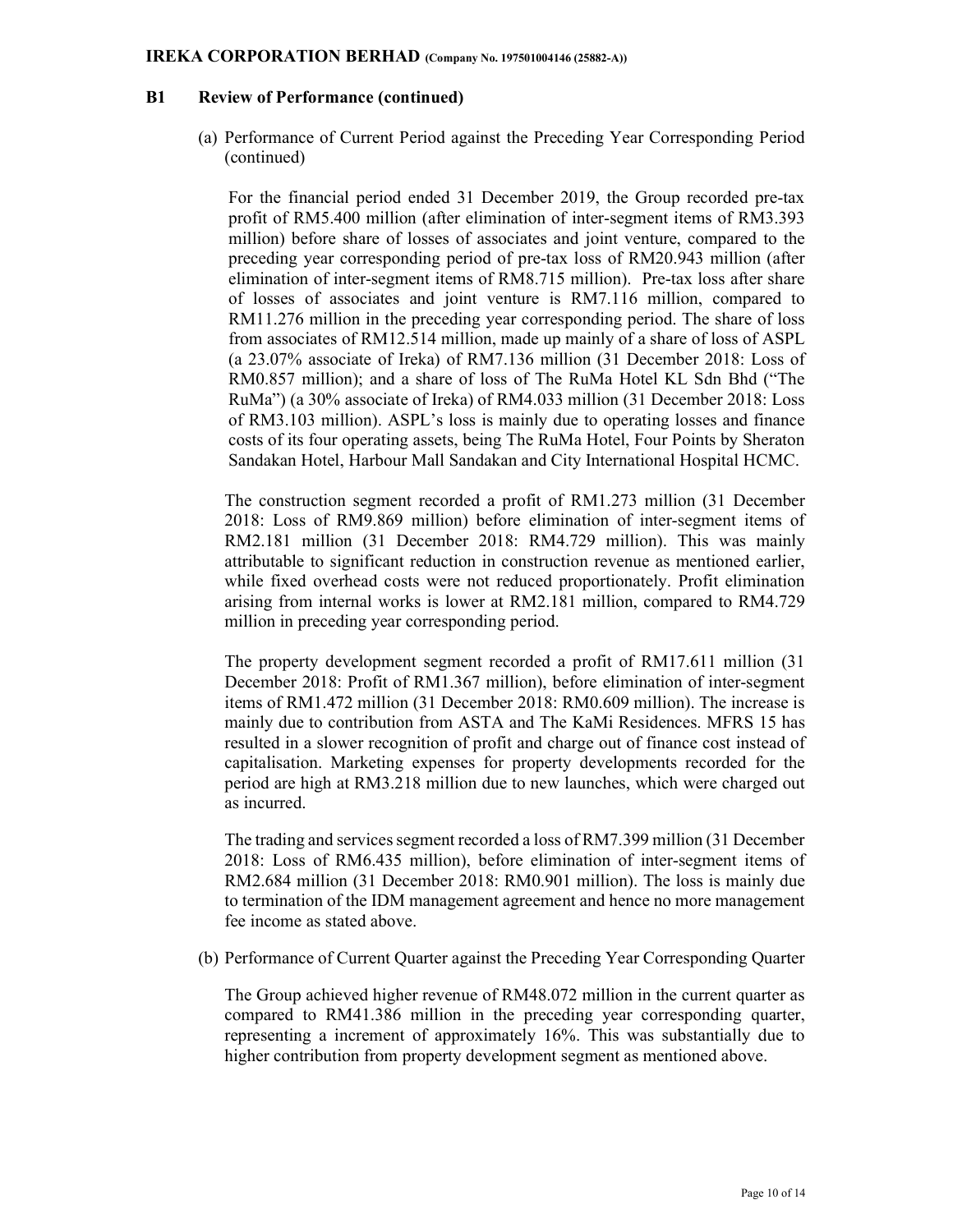### B1 Review of Performance (continued)

(c) Performance of Current Quarter against the Preceding Year Corresponding Quarter (continued)

For the financial quarter ended 31 December 2019, the Group recorded a pre-tax loss of RM1.764 million as compared to a pre-tax loss of RM9.530 million in the preceding year corresponding quarter due to reduced losses incurred by the construction segment.

## B2 Material Change in the Quarterly Results compared to the Results of Immediate Preceding Quarter

The Group recorded lower revenue of RM48.072 million in the third quarter of financial year ending 31 March 2020, compared to RM66.325 million in the immediate preceding quarter. This is mainly due to lower turnover achieved by the property development segment.

The Group recorded a pre-tax loss of RM1.764 million (after accounted for share of loss of associates of RM4.895 million) compared to a pre-tax profit of RM4.515 million (after accounted for share of loss of associates of RM4.023 million) in the last quarter. The share of loss from associates of RM4.895 million, made up mainly of a share of loss of ASPL (a 23.07% associate of Ireka) of RM3.231 million (30 September 2019: Loss of RM2.815million); and a share of loss of The RuMa Hotel KL Sdn Bhd ("The RuMa") (a 30% associate of Ireka) of RM1.140 million (30 September 2019: Loss of RM0.661 million).

### B3 Prospects for the Current Financial Year

As at 31 December 2019, the Group's construction order book stood at about RM324 million, of which about RM196 million remained outstanding. The Group continues to actively tender for external construction contracts to replenish its order book and expects construction works to be generated internally from its property development division.

On the property development front, the Group has four on-going projects. The first project is The RuMa Hotel and Residences, KLCC ("The RuMa"), 70% owned by ASPL and 30% by the Group, which has obtained Certificate of Completion and Compliance on 28 September 2018, and sale of completed units are on-going. The second project is ASTA Enterprise Park comprising 36 units of multi-functional industrial units and 8 parcels of land, of which all 18 units of Phase 1 and 2 units of Phase 2 were sold. The third is The KaMi Residences consisting of 168 units of residences which was launched in June 2018 under the I-Zen brand and recorded about 92% sale to-date. Lastly, the Group launched DWI@ Rimbun Kasia, Nilai in December 2018. The latter, undertaken jointly with Hankyu Hanshin Properties Corp., comprises 382 units of mid-market courtyard condominiums under the Group's mid-market zenZ brand. About 40% of the project were sold.

It is expected that the Group will benefit from the profit and cash realisation from ASPL as and when the company successfully divest its portfolio of assets.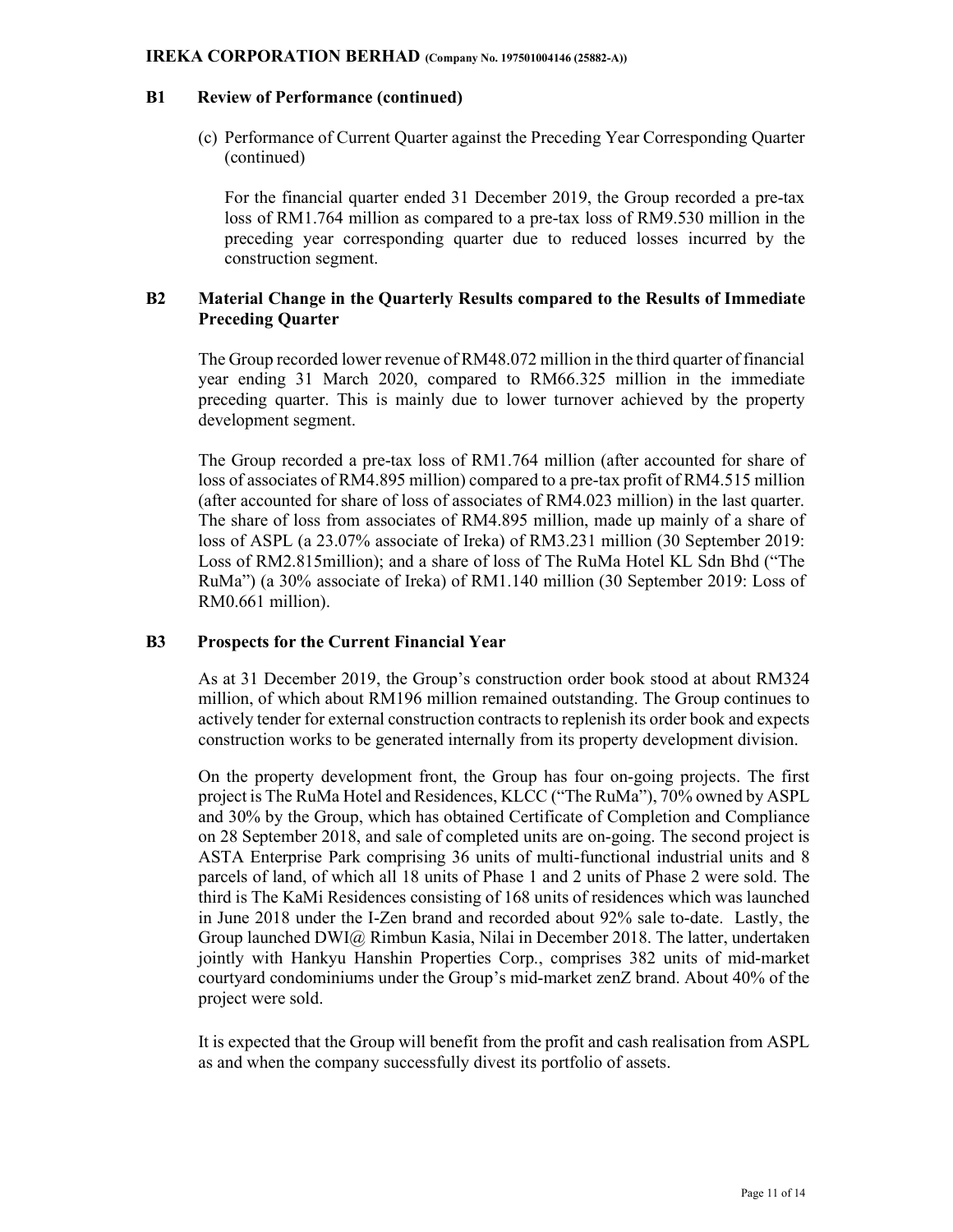## B4 Profit Forecast

The Group did not issue any profit forecast for the financial year ending 31 March 2020.

### B5 Profit/(Loss) for the Period

Included in profit/(loss) for the period are:-

|                         | <b>Individual Quarter</b><br><b>3 Months Ended</b> |                             | <b>Cumulative Period</b><br><b>9 Months Ended</b> |                             |
|-------------------------|----------------------------------------------------|-----------------------------|---------------------------------------------------|-----------------------------|
|                         | 31.12.2019<br><b>RM'000</b>                        | 31.12.2018<br><b>RM'000</b> | 31.12.2019<br><b>RM'000</b>                       | 31.12.2018<br><b>RM'000</b> |
| Depreciation of         |                                                    |                             |                                                   |                             |
| property, plant and     |                                                    |                             |                                                   |                             |
| equipment               | (843)                                              | (817)                       | (2, 404)                                          | (2, 410)                    |
| (Loss)/gain on disposal |                                                    |                             |                                                   |                             |
| of property, plant      |                                                    |                             |                                                   |                             |
| and equipment           | (0)                                                | (7)                         | (27)                                              | 535                         |
| Property, plant and     |                                                    |                             |                                                   |                             |
| equipment written off   | (57)                                               | (5)                         | (57)                                              | (48)                        |
| Gain on fair value      |                                                    |                             |                                                   |                             |
| changes of investment   |                                                    |                             |                                                   |                             |
| property                |                                                    |                             |                                                   | 1,784                       |
| Incorporation of new    |                                                    |                             |                                                   |                             |
| subsidiary              |                                                    | (1)                         |                                                   | (1)                         |
| Interest expense        | (1,990)                                            | (1,028)                     | (5,892)                                           | (2,936)                     |
| Net foreign exchange    |                                                    |                             |                                                   |                             |
| Gain/(loss)             | 0                                                  |                             | (0)                                               | 184                         |
| Interest income         | 313                                                | 206                         | 995                                               | 747                         |

Other than the above items, there were no exceptional items for the current quarter and financial period ended 31 December 2019.

### B6 Taxation

The taxation for the current quarter and period-to-date are as follows:-

|                                          | <b>Individual Quarter</b><br><b>3 Months Ended</b> |                             | <b>Cumulative Period</b><br><b>9 Months Ended</b> |                             |
|------------------------------------------|----------------------------------------------------|-----------------------------|---------------------------------------------------|-----------------------------|
|                                          | 31.12.2019<br><b>RM'000</b>                        | 31.12.2018<br><b>RM'000</b> | 31.12.2019<br><b>RM'000</b>                       | 31.12.2018<br><b>RM'000</b> |
| Malaysian income tax<br>(expense)/credit | (898)                                              | 51                          | (3,021)                                           | (130)                       |
|                                          | (898)                                              | 51                          | (3,021)                                           | (130)                       |

The effective tax rates of the Group for the current quarter and for the period were lower than the statutory tax rate due to losses suffered by certain subsidiaries and also utilisation of tax losses brought forward by the Company and its subsidiaries.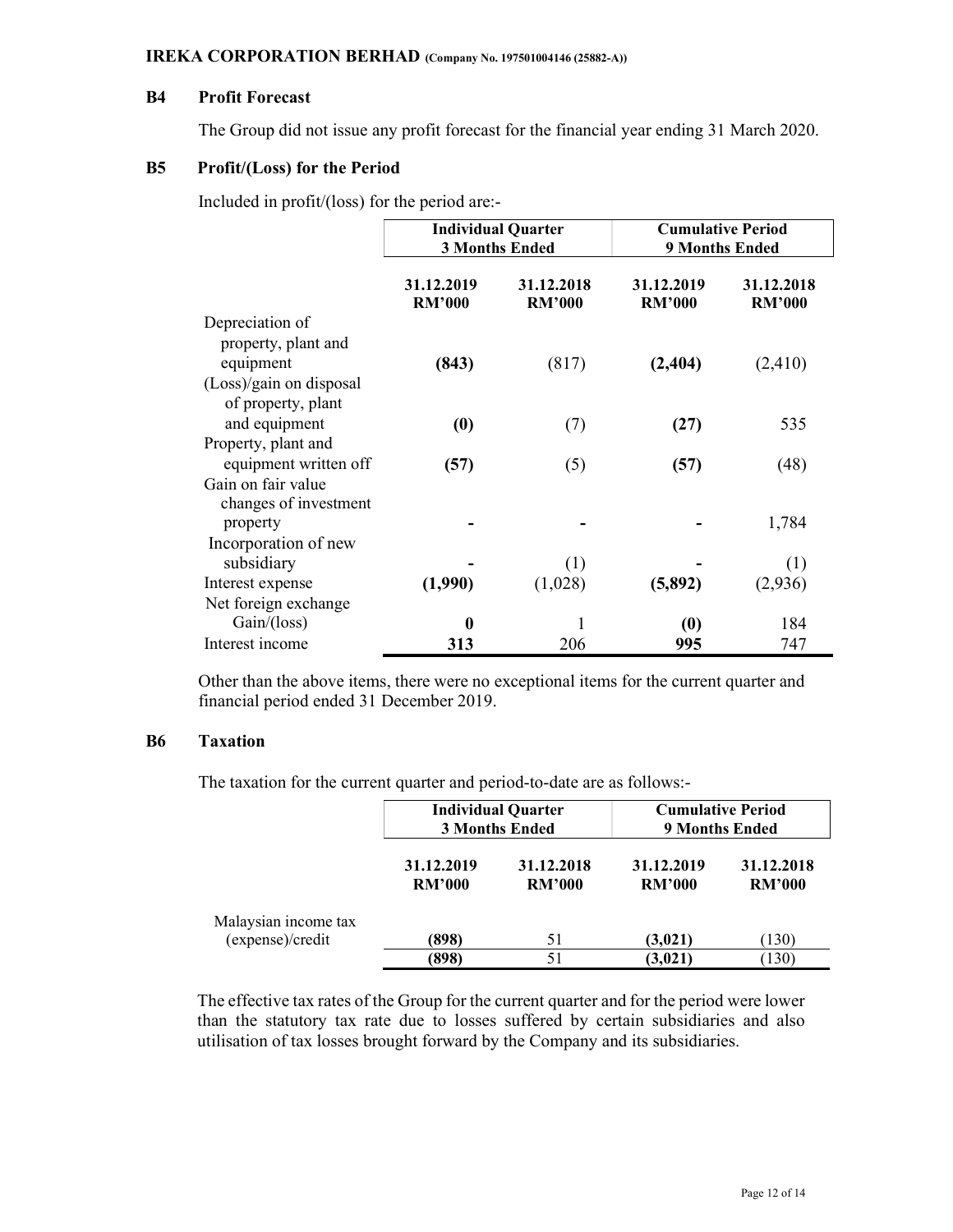## B7 Status of Corporate Proposals

There were no on-going corporate proposals during the financial period under review.

The issuance of new shares under the Subscription Agreement dated 4 December 2017 raised a total proceeds of RM9,176,962 and the status of utilisation is as follows :-

|                    | <b>Estimated</b><br>timeframe for<br>utilisation | <b>Proposed</b><br>utilisation<br>(RM) | Actual<br>utilisation<br>(RM) | <b>Balance (RM)</b> |
|--------------------|--------------------------------------------------|----------------------------------------|-------------------------------|---------------------|
| Working<br>Capital | Within 12<br>months from<br>receipt of funds     | 9,026,962                              | $*8,750,219$                  | 276,743             |

 \* Includes a capital injection of RM7,649,999 into Mobilus Sdn Bhd, a company jointly owned by Ireka Corporation Berhand and CRRC Urban Traffic (Europe) Co. Ltd. ("CRRC UT") on a 51:49 basis. Mobilus Sdn Bhd was set up mainly to sell urban transportation products and special purpose vehicle from CRRC UT and to explore urban transportation projects in Malaysia.

### B8 Group Borrowings and Debt Securities

|     |                       | <b>Financial</b><br><b>Quarter Ended</b><br>31.12.2019<br><b>RM'000</b> | <b>Financial</b><br><b>Quarter Ended</b><br>31.12.2018<br><b>RM'000</b> |  |
|-----|-----------------------|-------------------------------------------------------------------------|-------------------------------------------------------------------------|--|
| (a) | Short term borrowings | 15,727                                                                  | 1,500                                                                   |  |
|     | Secured:-             | 795                                                                     | 1,878                                                                   |  |
|     | Term loans            | 25,797                                                                  | 27,593                                                                  |  |
|     | Hire purchase         | 14,159                                                                  | 7,809                                                                   |  |
|     | Trade finance         | 23,600                                                                  | 23,000                                                                  |  |
|     | Bank overdrafts       | -------                                                                 | 61,780                                                                  |  |
|     | Revolving credit      | 80,078                                                                  | ---------                                                               |  |
| (b) | Long term borrowings  | 50,606                                                                  | 41,849                                                                  |  |
|     | $Secure$ $:$          | 236                                                                     | 249                                                                     |  |
|     | Term loans            | . _________                                                             | ---------                                                               |  |
|     | Hire purchase         | 50,842                                                                  | 42,098                                                                  |  |
| (c) | Total borrowings      | 130,920<br>======                                                       | 103,878                                                                 |  |

For the financial quarter ended 31 December 2019, the Group's total borrowings have increased by RM27.042 million as compared to the preceding year financial quarter ended 31 December 2018. This increase is due to drawdown of bridging loan for a property development project and also a new working capital loan, offset by repayment of certain construction loans.